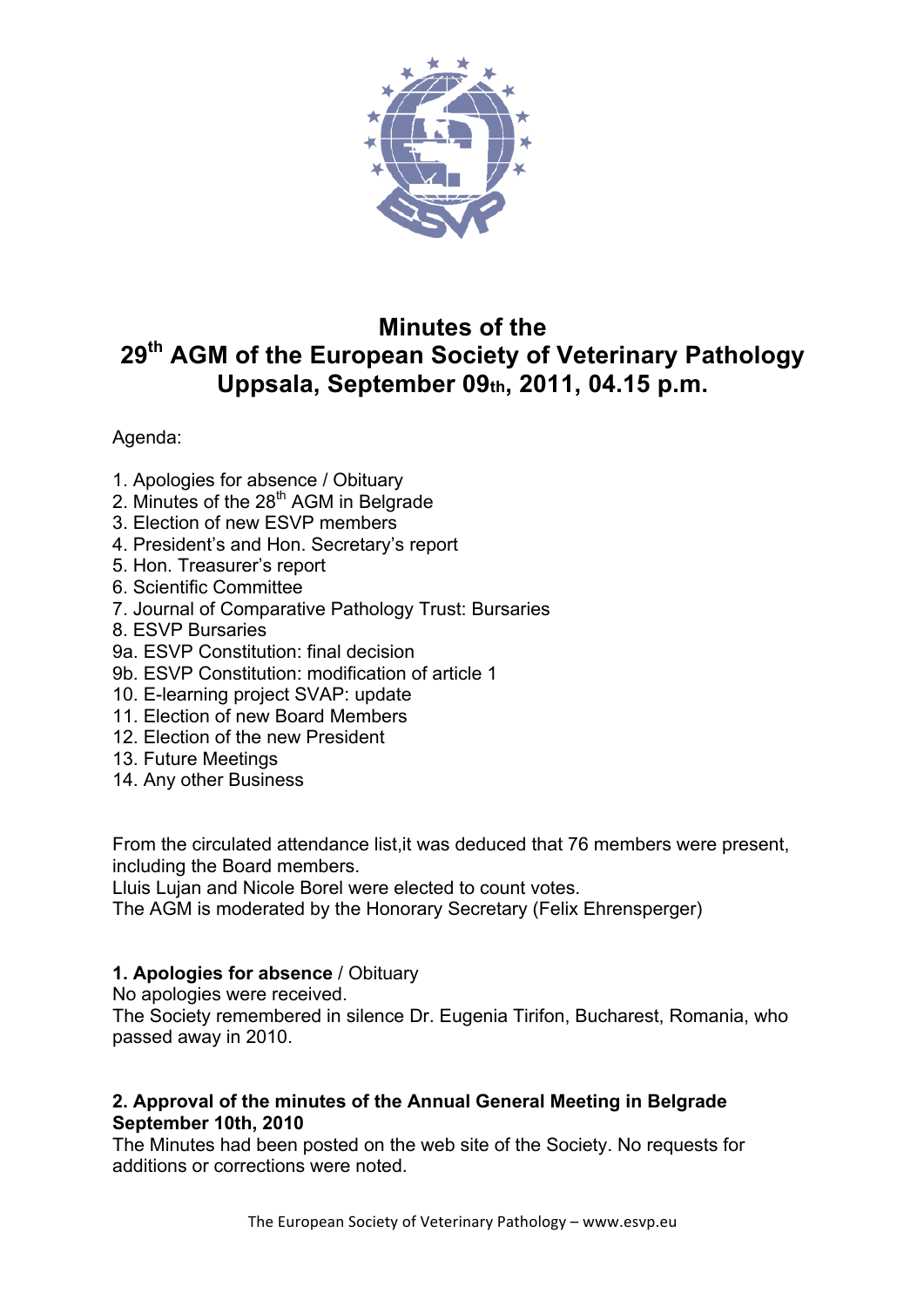## **3. Election of new ESVP Members**

The following 28 new Members were accepted and welcomed by acclamation:

| <b>Last Name</b><br><b>MANISCALCO</b> | <b>First Name</b><br>Lorella | Dipt. di Patologia<br>Animale                                     | Universita di<br>Torino                       | <b>Proposer/Seconder</b><br><b>BIOLATTI / BOLLO</b> |
|---------------------------------------|------------------------------|-------------------------------------------------------------------|-----------------------------------------------|-----------------------------------------------------|
| <b>GRAU-ROMA</b>                      | Llorenc                      | Facultad<br>de Veterinaria, Dep.<br>de Anat. Patol.               | Universidad Aut.<br>de Barcelona              | <b>MASFERRER / VALLE</b>                            |
| <b>GUBCEAC</b>                        | Elvira                       | <b>Faculty of Veterinary</b><br>Medicine                          | U. of Bukarest                                | MILITARU / CIOBOTARU                                |
| <b>NESIC</b>                          | Sladjan                      | Faculty of VetMed,<br>Dep. Of Vet Path                            | U of Belgrade                                 | JOVANOVIC / KOVACEVIC                               |
| <b>SZWEDA</b>                         | Magdalena                    | Dept. of Forensic Vet.<br>Medicine                                | Uniwersytet<br>Warminsko<br>Mazurski, Olsztyn | SZAREK / BABINSKA                                   |
| <b>VERIN</b>                          | Ranieri                      | Dipartimento di<br>Patologia Animale<br>Faculta Med. Vet.         | University of Pisa                            | POLI / BENAZZI                                      |
| <b>DIEZ PADRIZA</b>                   | Meritxell                    | Facultad de Veterinaria,<br>Dep. De Anatomia<br>Patologica        | Universidad<br>Autonoma de<br>Barcelona       | <b>RAMIS / MASFERRER</b>                            |
| <b>SIMOLA</b>                         | Outi                         | Section of Pathology,<br><b>Faculty of Veterinary</b><br>Medicine | University of<br>Helsinki                     | SUKURA / SYRJAE                                     |
| <b>SIHVO</b>                          | Hanna-Kaisa                  | Section of Pathology,<br><b>Faculty of Veterinary</b><br>Medicine | University of<br>Helsinki                     | SUKURA / SYRJAE                                     |
| <b>POUTAHIDIS</b>                     | <b>Theofilos</b>             | Laboratory of<br>Pathology, Faculty of<br>Vet. Medicine           | of Thessaloniki                               | Aristotle University KALDRYMIDOU / VLEMMAS          |
| <b>SABATTINI</b>                      | Silvia                       | Department of Public<br><b>Health and Veterinary</b><br>Pathology | University of<br>Bologna                      | BETTINI / BENAZZI                                   |
| SAYED-AHMED                           | Mohamed<br>Zakaria           | Institut fuer Pathologie                                          | Tieraerztliche<br>Hochschule<br>Hannover      | <b>BAUMGAERTNER / PUFF</b>                          |
| <b>FEGHIU</b>                         | Adrian                       | <b>Faculty of Veterinary</b><br>Medicine                          | U. of Bukarest                                | MILITARU / CIOBOTARU                                |
| <b>SIUDAK</b>                         | Krystyna                     | Institut fuer Veterinaer-<br>Pathologie                           | Justus-Liebig-<br>Universitaet<br>Giessen     | REINACHER / HERDEN                                  |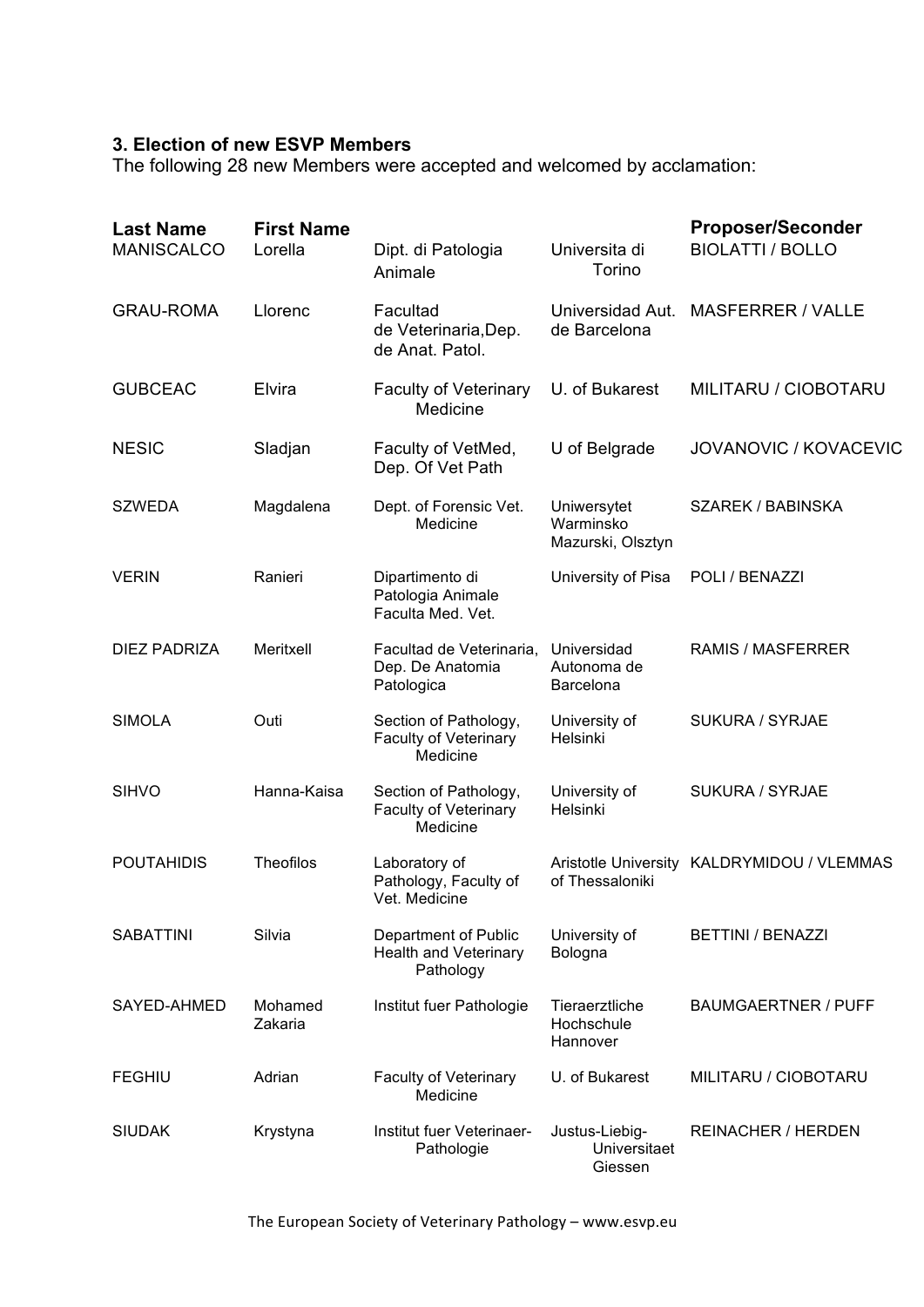| <b>KYCKO</b>                     | Anna                 | NationaL Vet. Res.<br>Institue                            |                                           | REICHERT / SZCZOTKA                      |
|----------------------------------|----------------------|-----------------------------------------------------------|-------------------------------------------|------------------------------------------|
| <b>KUPKE</b>                     | Alexandra            | Institut fuer Veterinaer-<br>Pathologie                   | Justus-Liebig-<br>Universitaet<br>Giessen | <b>REINACHER / HERDEN</b>                |
| <b>BRAN</b>                      | Susanne              | <b>Safety Assessment</b><br>Sweden, Dept Path.            | AstraZeneca R&D                           | <b>BJURSTROEM / SEELIGER</b>             |
| <b>SPRINGLER</b>                 | Georg                | Seibersdorf Labor<br>GmbH                                 |                                           | WEISSENBOECK / LOUPAL                    |
| <b>CRONSTEDT-</b><br><b>FELL</b> | Annika               | Research Institute of<br><b>Wildlife Ecology</b>          |                                           | Vet Univ of Vienna LOUPAL / WEISSENBOECK |
| <b>CROCI</b>                     | Martina              | Institute of Vet Path                                     | U of Zuerich                              | POSPISCHIL / GUSCETTI                    |
| <b>DETTWILER</b>                 | Martina              | Institute of Vet Path                                     | U of Zuerich                              | POSPISCHIL / GUSCETTI                    |
| DE BROT                          | Simone               | Institute of Vet Path                                     | U of Zuerich                              | POSPISCHIL / GUSCETTI                    |
| <b>MAGI</b>                      | Gian Enrico          | Dept. of Vet. Sciences,<br><b>Faculty of Vet Medicine</b> | University of<br>Camerino                 | ROSSI / RENZONI                          |
| <b>REGENSCHEIT</b>               | <b>Nadine</b>        | Institute of Vet Path                                     | U of Zuerich                              | POSPISCHIL / BOREL                       |
| CANNIZZO                         | Francesca<br>Tiziana | Dipt. di Patologia<br>Animale                             | Universita di<br>Torino                   | <b>BIOLATTI / BOLLO</b>                  |
| <b>MOEHRING</b>                  | Michaela             | <b>Philip Morris Research</b><br>Laboratories GmbH        | Köln                                      | <b>WALTER / AUPPERLE</b>                 |
| <b>GAL</b>                       | <b>Adrian Florin</b> | U. of Agriculture and<br>Vet Medicine                     | Cluy-Napoca<br><b>ROMANIA</b>             | <b>KATOI / MILITARU</b>                  |
| <b>CUESTA GARCIA</b>             | Nerea                | Facultad de Veterinaria,<br>Dep. De Anat. Patol.          | Leon                                      | <b>GARCIA MARIN / RUIZ</b>               |

The 28 new Members originate from eleven European countries: 5 from Italy, 4 from Germany, 4 from Switzerland, 3 from Romania, 3 from Spain, 2 from Poland, 2 from, Finland, 2 from Austria, 1 from Sweden, 1 from Greece, 1 from Serbia.

## **4. President's and Honorary Secretary's report**

The President, Cinzia Benazzi had attended the ACVP Meeting, October 30- November 3, 2010 in Baltimore, Maryland. The next ACVP Meeting will be held in Nashville, December 3-7, 2011.

The ESVP Board had its meeting in Leon, Spain, end of February 2011, with special emphasis on the ESVP/ECVP annual meeting 2012, which will take place in Leon.

The Secretary reported on the bursary applications and evaluation for the Summer School 2011 and the Uppsala meeting (see item 8).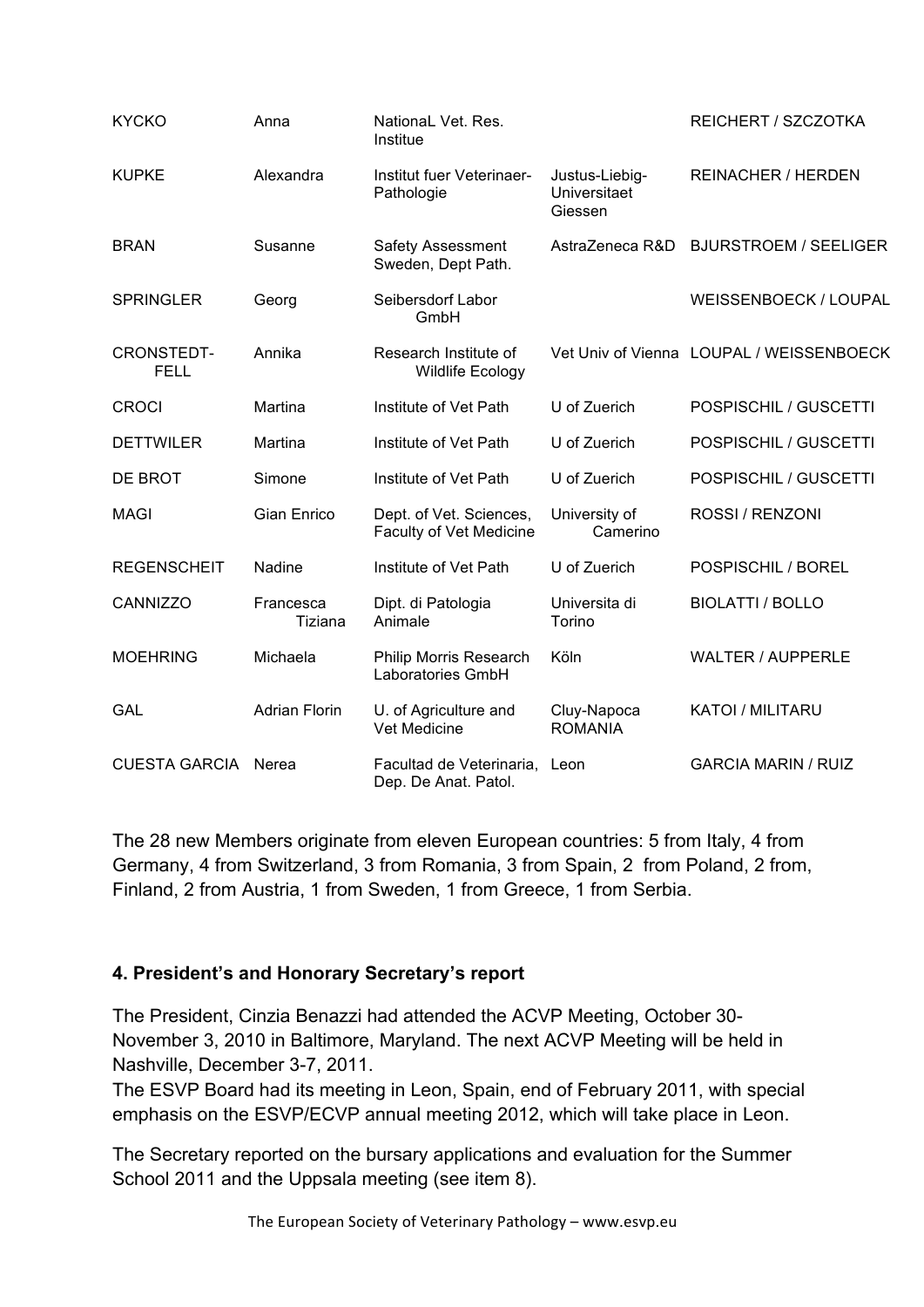#### **5. Hon. Treasurer's report**

The Honorary Treasurer, Jakob Walter, presented the financial situation and the balance of the ESVP.

The Society account on July 31 2011 is 117'645.72  $\epsilon$  (compared to 113'905.28  $\epsilon$  in the previous year ).

Income in the period Aug 1 2010 to July 31 2011 was 46'473,86 €. Expenditure in the same period was 46.473,86  $\epsilon$ .

The Auditors Report was presented and approved, and the diligent work of the Honorary treasurer was acknowledged and approved by acclamation.

The Honorary Treasure's report presented at the AGM would be available available on the website.

#### **6. Scientific Committee**

Frederico Valenza (Chair) gave his report on the activity of the 2011 Scientific committee.

The Committee comprised Federico Valenza (Chair), Sean Callanan, Rod Else, , Juan Francisco Garcia Marin, Carl Hård af Segersted as Chair of the organizing of this Congress in Uppsala, Milijan Jovanovic, Lluis Lujan, and Eric Jacquinet.

As written in the terms of reference for the Scientific committee, the committee had to decide on the acceptability of registration fees proposed by the Local Organizing Committee and the acceptability of general conference arrangements including the balance of scientific and social programmes.

The committee was acknowledged for their successful work.

#### **7. Journal of Comparative Pathology Educational Trust**

Rod Else reports on this item. Six travel awards (500 GBP each) awarded by the Journal of Comparative Pathology Educational Trust were presented. The Journal has also awarded funds for the annual Plenary Lecture on Veterinary pathology, together with a commemorative medal, to Dr. Massimo Palmarini. Dr. Palmarini gave his lecture at the Uppsala Meeting.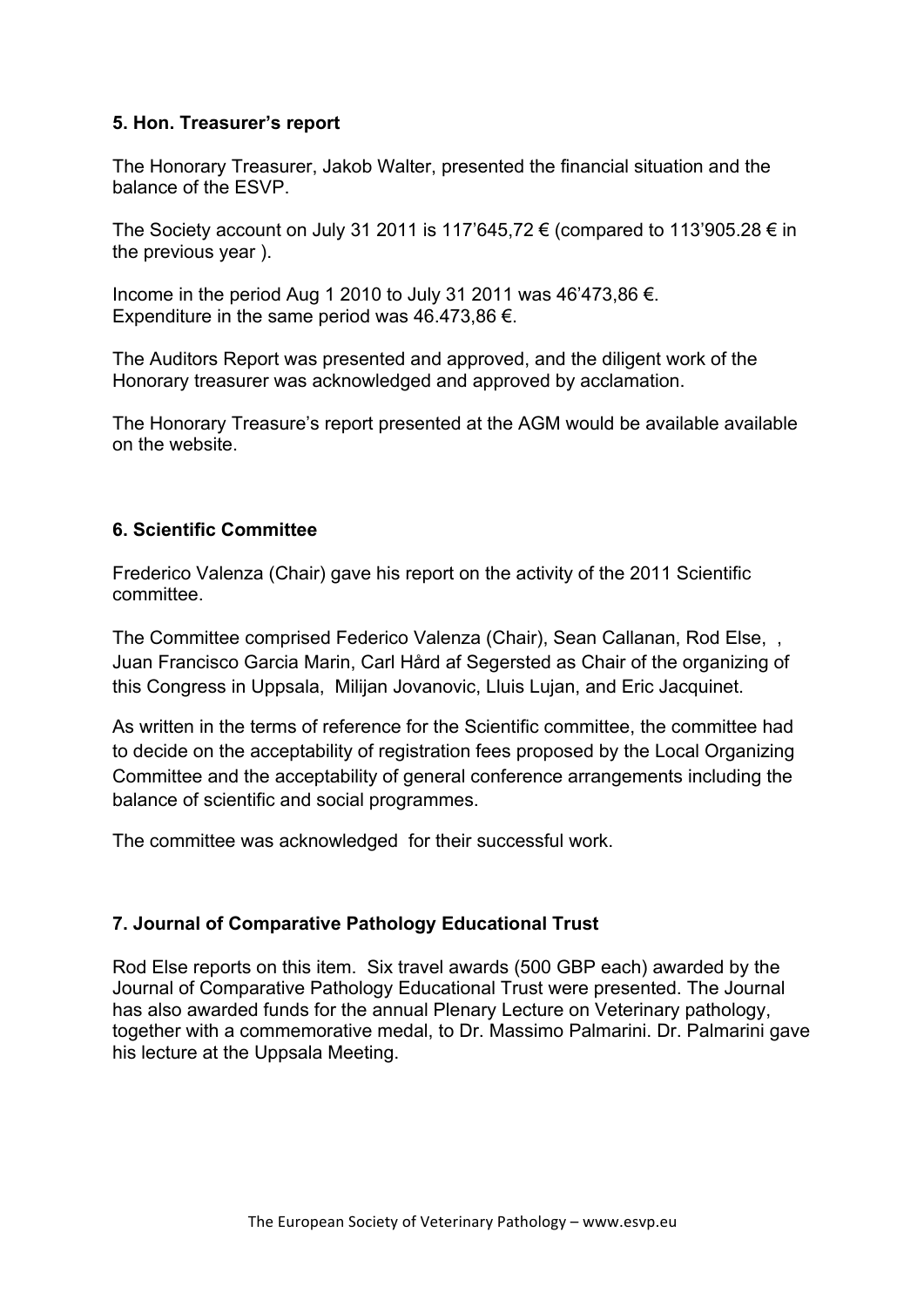## **8. ESVP Bursaries 2011**

27 bursary requests had been submitted. The following 15 people were selected by the Board (300  $\epsilon$  each):

| <b>Dolka</b>      | <b>Izabelle</b> | Warshaw     | Poland  |
|-------------------|-----------------|-------------|---------|
| Sihvo             | Hanna-Kaisa     | Helsinki    | Finland |
| Simola            | Outy            | Helsinki    | Finland |
| <b>Keller</b>     | <b>Stefan</b>   | Davis       | USA     |
| <b>Taulescu</b>   | <b>Marian</b>   | Cluj-Napoca | Romania |
| Rodriguez-Gomez   | Irene           | Cordoba     | Spain   |
| Pompei-Florin     | <b>Bolfa</b>    | Cluj-Napoca | Romania |
| Guil-Luna         | <b>Silvia</b>   | Cordoba     | Spain   |
| Davila Montero    | Urso-Martin     | Cordoba     | Spain   |
| <b>Maniscalco</b> | Lorella         | Torino      | Italy   |
| <b>Babinska</b>   | <b>Izabella</b> | Olztyn      | Poland  |
| <b>Malatesta</b>  | <b>Daniela</b>  | Teramo      | Italy   |
| <b>Sabattini</b>  | Silvia          | Bologna     | Italy   |
| Grau Roma         | Llorenc         | Barcelona   | Spain   |
| Szweda            | Magdalena       | Olsztyn     | Poland  |

#### **9. ESVP constitution**

#### 9.a. Final decision

The Hon. Secretary gave a short introduction and summary on the new Constitution, which had been approved once already at the AGM 2010 in Belgrade. It needs to be confirmed at this AGM by at least two thirds of the delegates present.

•No further discussion was required, and the New Constitution was accepted unanimously.

9.b. Modification of article 1

The Hon. Secretary explained the need to modify article 1 of the New Constitution. The Board proposed omitting the last part of the first sentence*: which was founded in September 1995, under the former name of the "European Association of Veterinary Pathology".*

The new version would then be:

#### •*Article 1: Name and objectives*

*The European Society of Veterinary Pathology (ESVP) is a non-profit organization. Its goal is to improve and encourage scientific research and education of*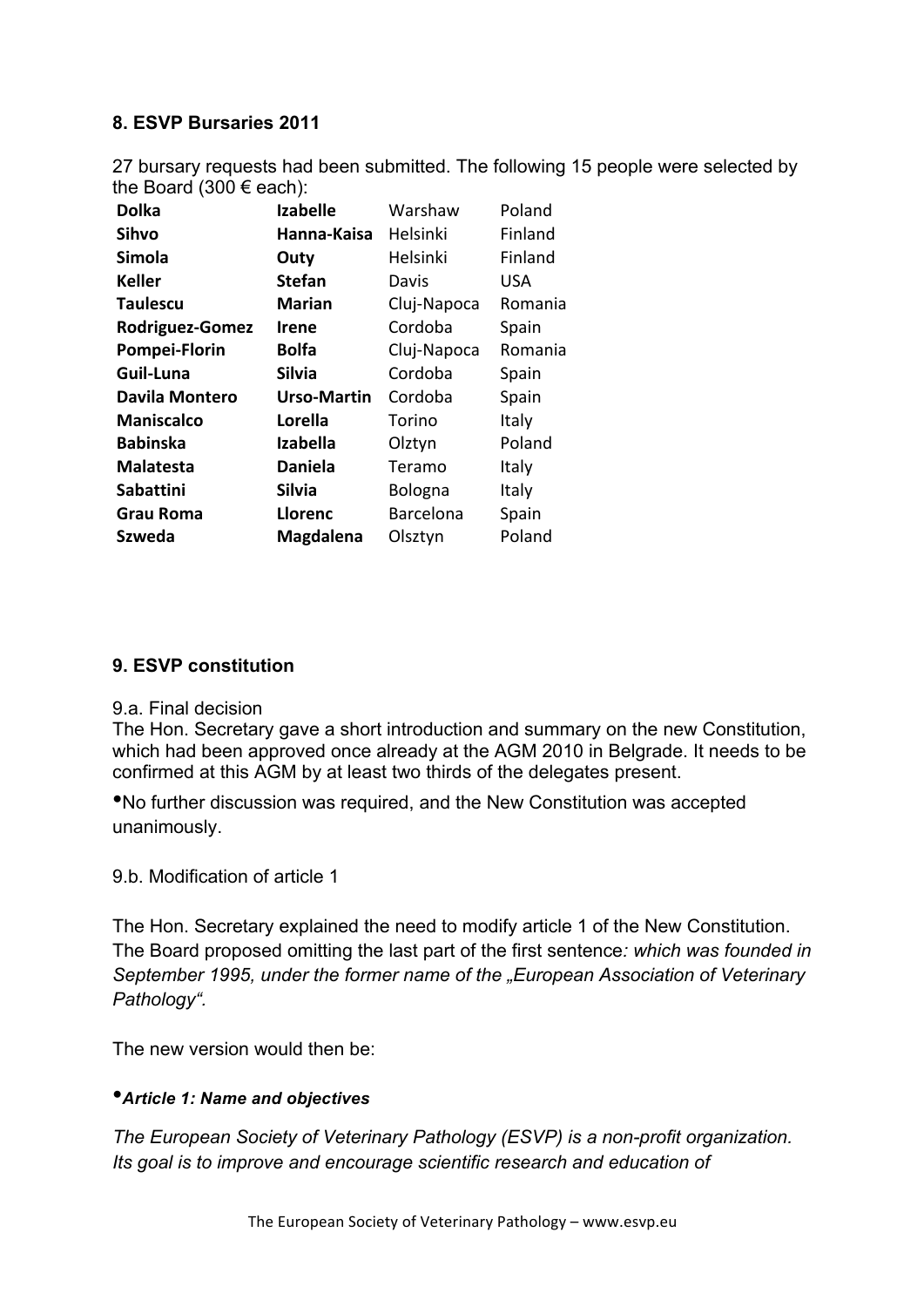*Veterinarians and other Biomedical Scientists working in the field of Veterinary Pathology throughout Europe.*

This modification was suggested by a lawyer in order to prevent problems with the legal situation of the Society.

The changes were accepted unanimously.

## **10. E-learning project SVAP**

Andreas Pospischil gives a short update on the SVAP Board Trainer, accessible for ESVP members under www.animalpatho.org.

A major update on the software became necessary in order to improve the uploading of images. All histological slides from the summer schools 2009 and 2010 (total of 107) were scanned and transferred to the image server. As the associated text is prepared and corrected, these are then uploaded and linked on the Board Trainer. Currently, 189 histological slides and 170 macro images are on the website for student training. In the past year, 66 new histological and 50 macro cases were added to the site.

## **11. Election of new Board members**

The president took over for this item:

Two Councillors were at their end of terms of office:

- Josef Szarek
- Antti Sukura

As new councillors the following delegates were proposed and unanimously accepted:

• Sanja Aleksic-Kovacevic (Belgrade) Carl Hard åf Segerstad (Uppsala)

## **12. Election of a New President**

- Cinzia Benazzi has successfully completed her term of office and would act as Past Presidents for the next two years.
- Rod Else was nominated as new President by the Board. No other nominations were received. Rod Else was therefore elected unanimously by the AGM for the next term of office. He was welcomed by acclamation.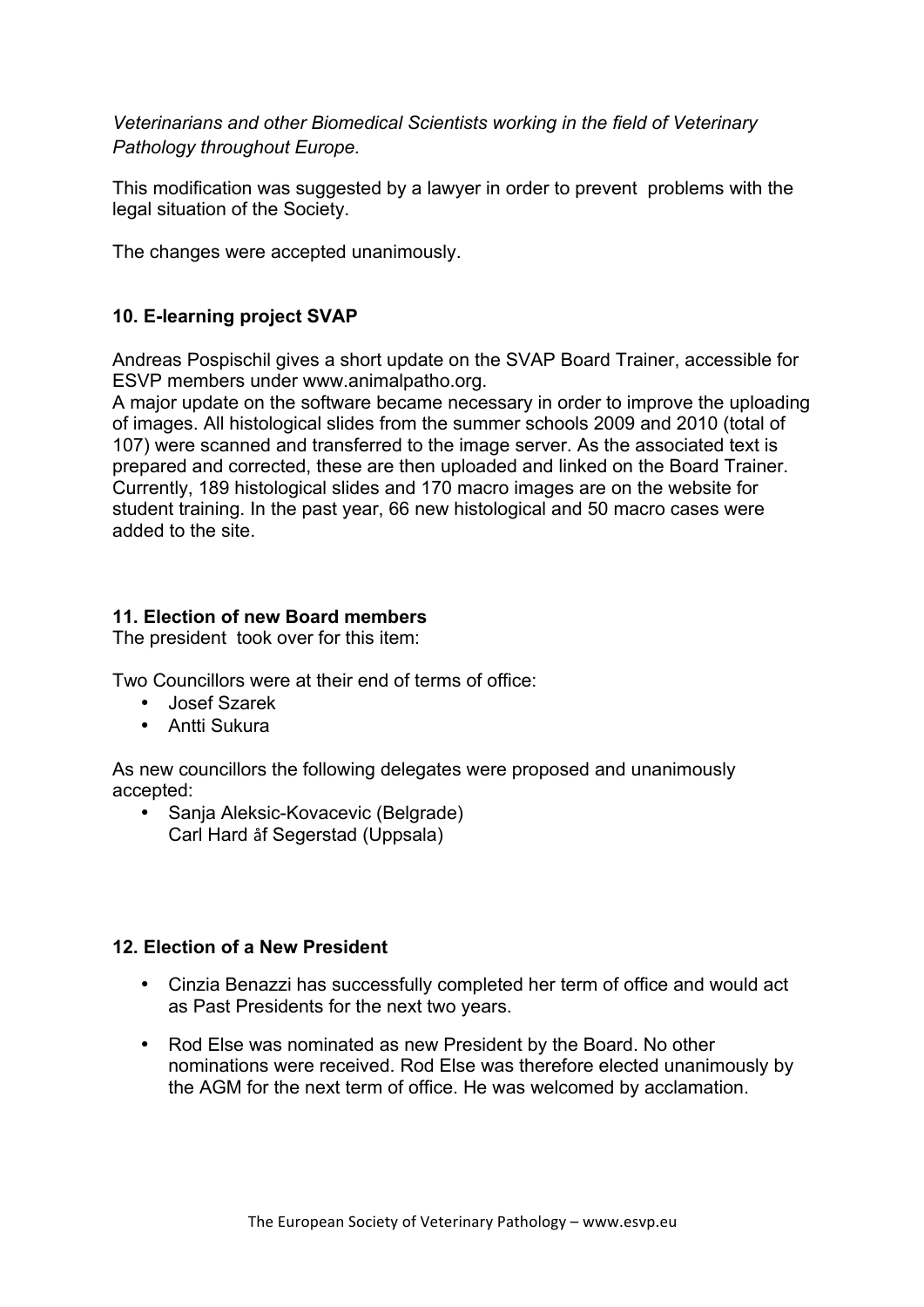## **13. Future Meetings**

The following list was presented and discussed:

- 2012: Leon, Spain
- 2013: Venice, Italy
- 2014: ? UK
- 2015: Helsinki, Finland
- 2016: Berlin, Germany ?

From the audience, Maja Suter proposed that there should be future joint meetings with ESTP on a regular basis. There was general agreement and mutual interest for this.

*Addendum: After the AGM, discussions with the ESTP President and with potential local organizers lead to a revision of the list:* 

- *2012: Leon, Spain*
- *2013: London, UK*
- *2014: Berlin, Germany (joint meeting with ESTP)*
- *2015: Helsinki, Finland*
- *2016: ?*

#### **14. Any other business**

- As in previous years,a small committee to decide the awards for the best poster at the Annual Meeting had been convened. Four prizes (300 euros each) were awarded and were presented at the Conference Dinner.
- Andreas Pospischil proposed dedicating the next Meeting to Prof. Franco Guarda, who initiated the ESVP in 1995 and who will celebrate his 80<sup>th</sup>